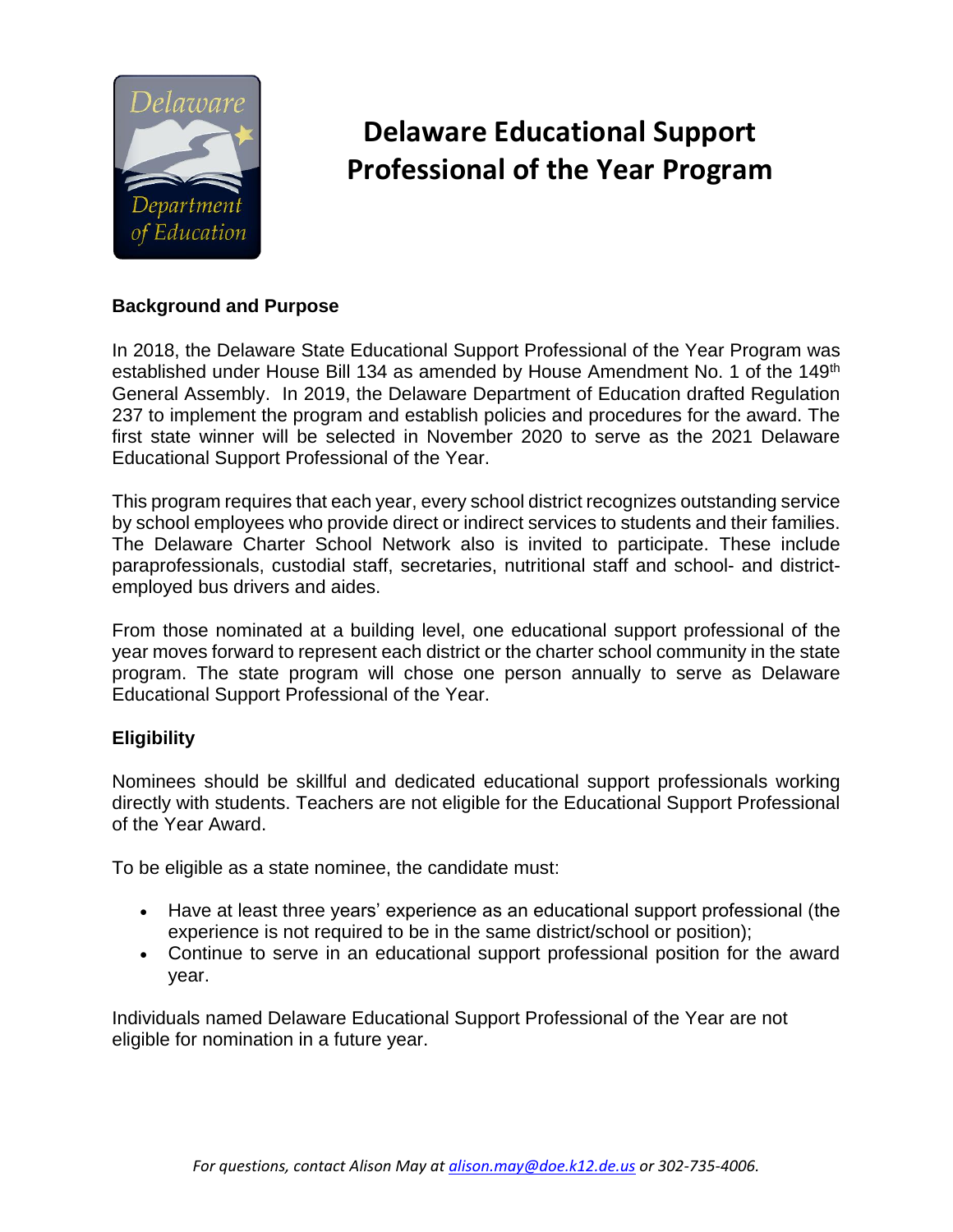Individuals who have been recognized as a district or charter network Educational Support Professional of the Year in the previous three years are not eligible for state nomination.

Educational support professionals who have been nominated in prior years but did not achieve at least a district/charter network ranking may be nominated the following year.

### **Nomination Process**

Each school district will nominate one educational support professional employed within one of its school buildings to represent the district each year. Likewise, the Delaware Charter School Network is invited to select one nominee to be selected from any charter school to represent all charter schools. The resulting 20 district/charter school ESP representatives will compete for the statewide ESP of the Year Award.

Local nomination processes are at the determination of the local district or charter network. The state recommends final selection of each school-level and district/charter school-level Educational Support Professional the Year include a broad-based committee representative of educational support professionals, teachers, administrators and families.

The Delaware Department of Education recommends local timelines allow for buildinglevel nominations to be complete by the end of the prior school year with district winners determined by mid-September. The districts/charter network must submit the names of their nominees for the state award to the Delaware Department of Education by September 30. Nominees must submit the state application by October 31. The state winner is announced each November.

#### **Selection**

The Delaware Department of Education's Educational Support Professional of the Year Selection Committee will include internal and external members. The committee will review written applications and three letters of recommendation to make a recommendation to the Secretary of Education, who will select the winner. The committee will base its selection on evidence of the following:

- Nominee is an exceptionally dedicated, knowledgeable, and skilled ESP;
- Nominee promotes positive, supportive and professional image of ESPs within his/her work site and community.

The applications should include supporting evidence detailing specific incidences that indicate how the nominee meets the criteria and award requirements.

Application and guidelines for submission can be found on the Delaware Department of Education website.